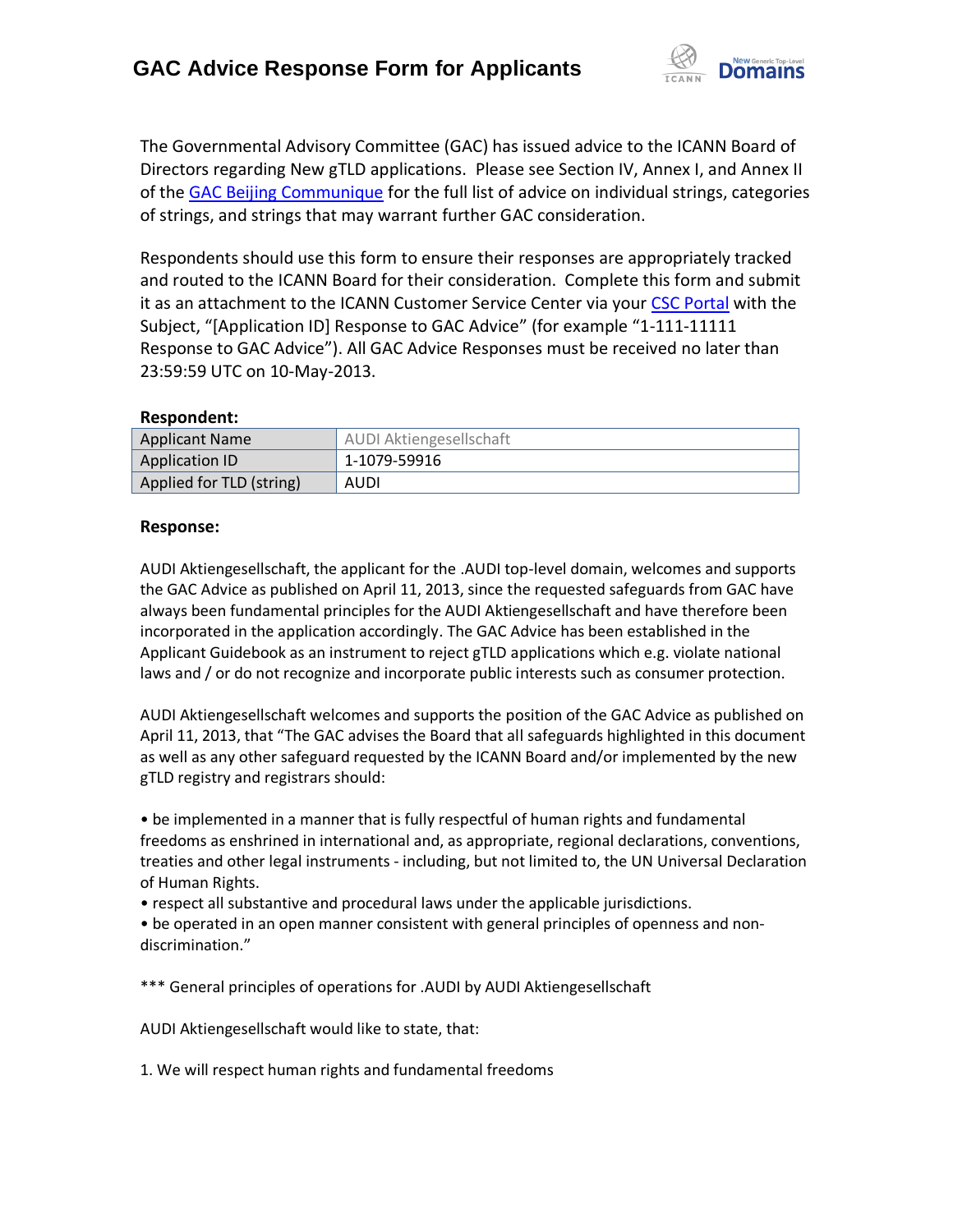## **GAC Advice Response Form for Applicants**



We fully support human rights and fundamental freedoms of mankind, this includes but is not limited to the UN declaration of rights . In this respect we would like to emphasize two principles of the UN declaration of rights:

- Everyone is entitled to all the rights and freedoms set forth in this Declaration, without distinction of any kind.

- Article 19: Everyone has the right to freedom of opinion and expression; this right includes freedom to hold opinions without interference and to seek, receive and impart information and ideas through any media and regardless of frontiers.

2. We will respect national laws

We require our registrars and registrants to comply with all applicable laws, including those that relate to privacy, data collection, consumer protection (including in relation to misleading and deceptive conduct), disclosure of data, and financial disclosures.

3. We will operate the TLD in an open manner consistent with general principles of openness and non‐discrimination

The fundamental goals of the Introduction of New gTLDs are:

The new gTLD program will create a means for prospective registry operators to apply for new gTLDs, and create new options for consumers in the market.

To foster diversity, encourage competition, and enhance the utility of the DNS.

ICANN expects a diverse set of applications for new gTLDs, including IDNs, creating significant potential for new uses and benefit to Internet users across the globe.

We fully support these goals with the underlying principles of openness and non-discrimination and which will lead to greater choice and diversity for consumers based on competition among registries.

\*\*\* Detailed commitments by AUDI Aktiengesellschaft for .AUDI based on General Safeguards

AUDI Aktiengesellschaft will implement as already stated in the application the following safeguards in a manner that (i) is fully respectful of human rights and fundamental freedoms as enshrined in international and, as appropriate, regional declarations, conventions, treaties and other legal instruments – including, but not limited to, the UN Universal Declaration of Human Rights, (ii) respects all substantive and procedural laws under the applicable jurisdictions, and (iii) the gTLD be operated in an open manner consistent with general principles of openness and non‐discrimination. The safeguards will be subject to contractual oversight.

The Safeguards are in detail:

1. WHOIS verification and checks - AUDI Aktiengesellschaft will conduct checks on a statistically significant basis to identify registrations in its gTLD with deliberately false, inaccurate or incomplete WHOIS data at least twice a year. Registry operators will weigh the sample towards registrars with the highest percentages of deliberately false, inaccurate or incomplete records in the previous checks. AUDI Aktiengesellschaft will notify the relevant registrar of any inaccurate or incomplete records identified during the checks, triggering the registrar's obligation to solicit accurate and complete information from the registrant.